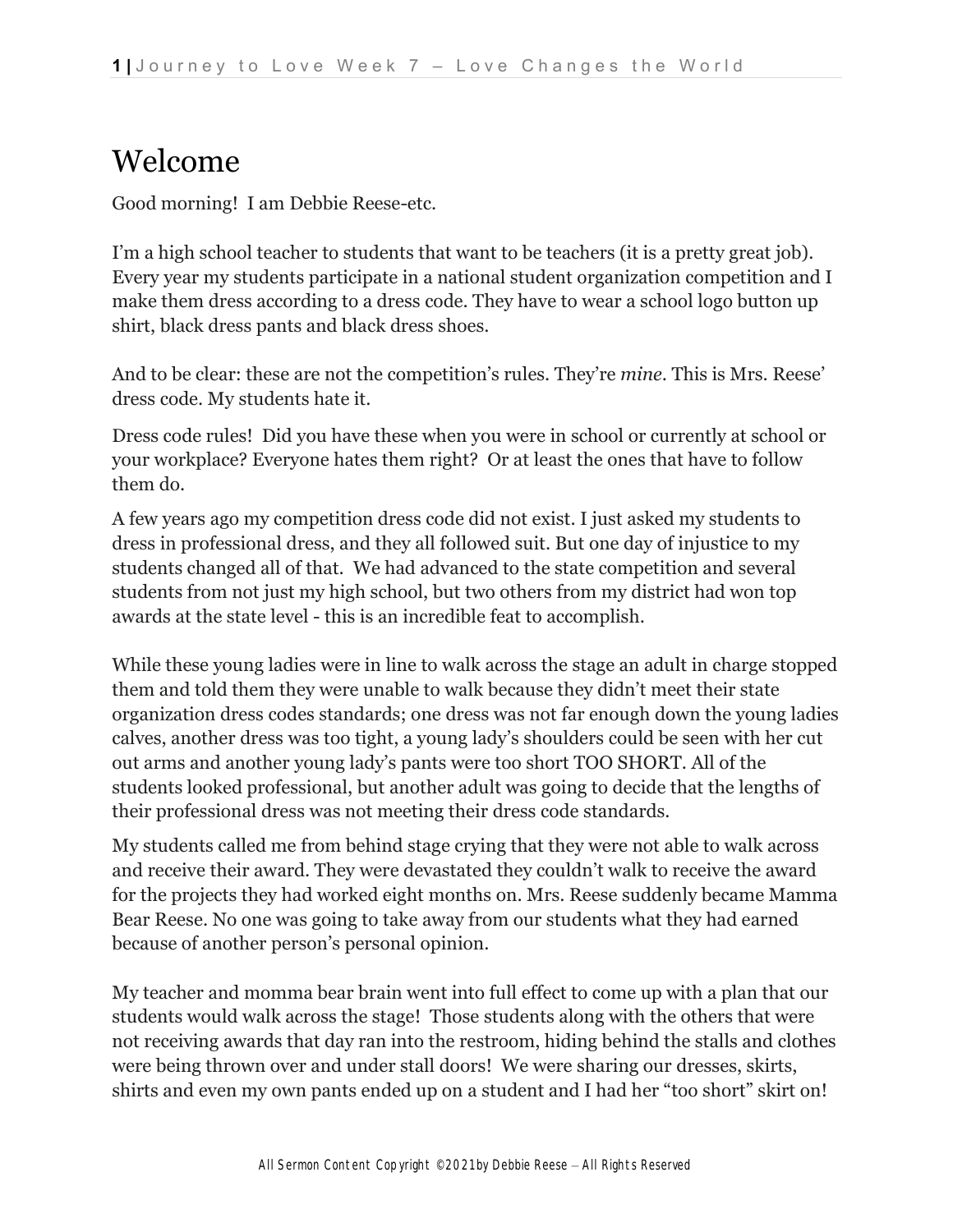Why? Why did I do this? Why did I jump into a bathroom stall and exchange my pants for a skirt with a student (poor kid can you imagine having to do that with one of your high school teachers)?

It was love! I wasn't in a position to change the dress code. And I wasn't in charge of interpreting the vague standards - what counts as too tight or too short?

But I wasn't going to do nothing. Because I love my students. And that day, my love could be measured. In skirts and pants.

Ever since that fateful weekend, I've implemented Mrs. Reese' Dress Code. Why? Because I love them. My dress code is a public expression of my love for my students. I will never let another student feel the way my former students felt every again!

I share that story because we know that sometimes love requires us to step up, to step out of our comfort zone. I want to ask the question today: "What does love look like IN PUBLIC?"

Real Love is measurable and tangible. Real love makes a difference. You can see it "in public". That's something we believe here at Catalyst because we see it in Jesus' love for us. God's love for us changes the world. Changes our world. So let's begin this morning by singing about this love that makes a difference, God's love for us.

## Message

Welcome to Journey to Love. We're in a 40-day experience that lies at the very core of our human existence. For the last couple of months, we've gathered here in this group and also in our small groups to answer together some of the most basic questions we ask as humans: How do we love well? And How do we receive love well?

We began with our friend Matt Mikalatos, the author of the book we're using as a guide in our journey. Matt invited us to prepare to set out. He invited us simply to 'show up', to agree to participate in this journey. We saw how to spot love, and also how to spot what love is not. Last week, we explored what it means to say that God is the source of love in our lives and the world.

Today, I want to ask the question, "Does Love Change the World? What does love look like in public?"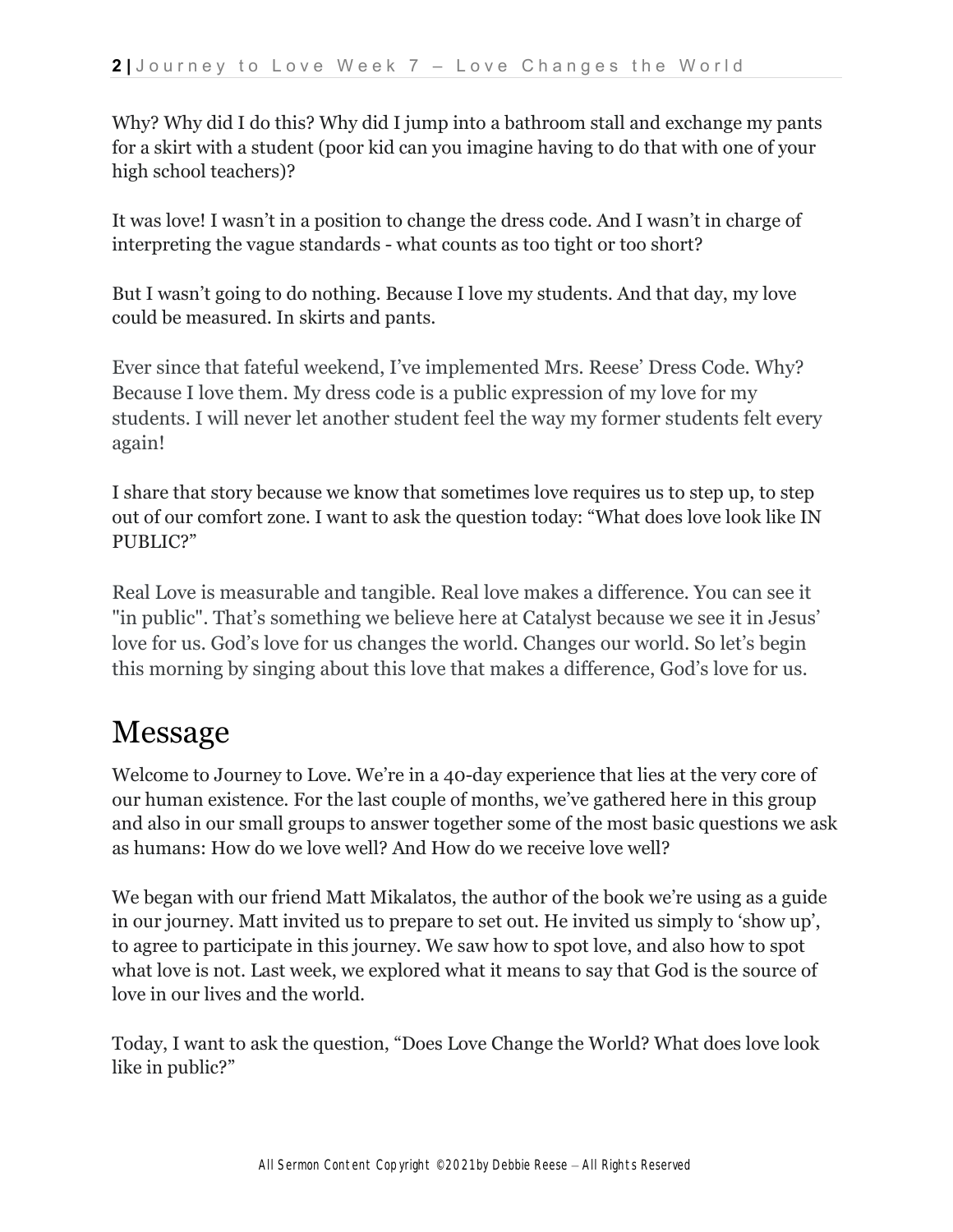Does this mean big grand gestures? Does this mean you have to fight wars, conquer illness, jump leaps and bounds, wear a cape or start in a superhero movie? Well of course not! Did I change the world by giving one of those kids my pants? Yes, I did change those students' world. I changed it for those young ladies that had worked so hard for months and was having something taken.

No, it is in the small things that we do. Will there be a movie made about my pantsnope-no special effects or a cap worn, but it was a small gesture that changed the world and my students will never forget it.

Cornel West said. "Never forget that justice is what love looks like in public."

Biblical Justice is when no one gets left out. We care for the vulnerable. It is not about you, it is about showing love for the other person. What we are talking about is what love looks like in public; we are talking about justice.

When we think about justice, we imagine - probably - our justice system. Lady Justice wearing a blindfold and holding scales. Our idea of justice is keeping everything balanced. If you do wrong, you're punished. If you do right, you're rewarded. Everyone gets what they deserve.

What is the difference between Biblical Justice and Our Justice system? Biblical Justice is when everyone gets what they need (no one gets left out). That's why Dr. West says love in public is justice. Love isn't concerned with *deserve*. How many of us give our kids what they *deserve*? Hopefully none of us. Hopefully we give our kids what they need to become whole, healthy adults, regardless of how they act.

What does love look like with other people-not in our houses, not in our relationships or with our families or loved ones? This is the question that drives us to love others, love the outsiders like insiders. Love in public. Love that engages the world and changes the world.

#### Turn with us to Amos 5.

Amos is one of the first of Israel's prophets. The prophets were an institution that arose in Israel as a response to the monarchy. As Israel transitioned from a loose confederation of tribes to a nation with a centralized government something else developed, something God had warned them against:

They developed a hierarchy. Their society became stratified - divided into haves and have nots. The prophets arose as a way for God's voice to continue to be heard. They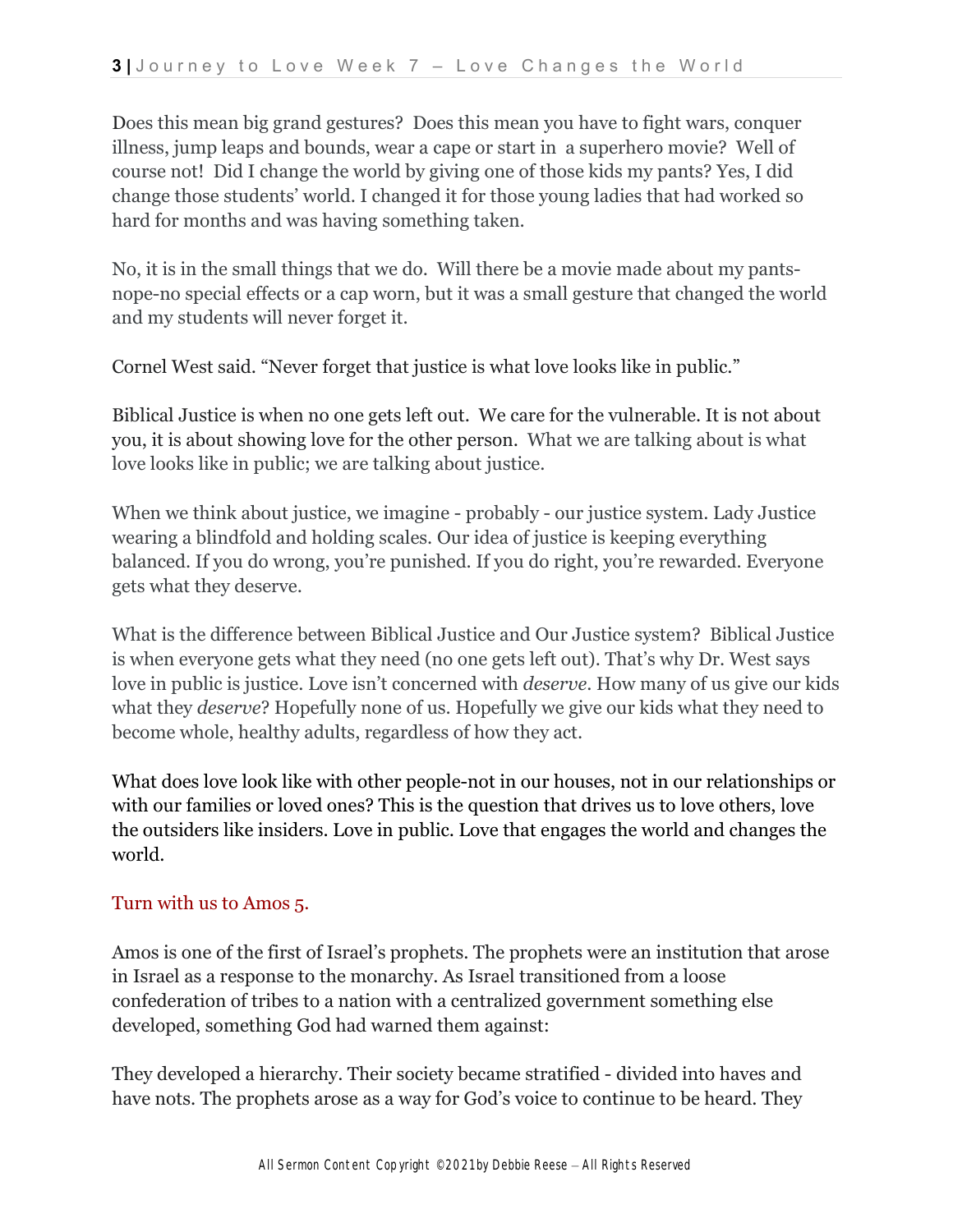prophets weren't part of the palace OR the temple (usually). They were sort of like independent investigators, critiquing both the king and the priests from the outside.

In Amos' day, things were bad. Those in power, those with wealth and privilege, were exploiting those with less. A lot of the most vulnerable people in Israel were not getting what they needed to flourish. We can tell from the way he condemns how Israel was living. Let's listen to his words:

How you hate honest judges! How you despise people who tell the truth! You trample the poor, stealing their grain through taxes and unfair rent. Therefore, though you build beautiful stone houses, you will never live in them. Though you plant lush vineyards, you will never drink wine from them. For I know the vast number of your sins and the depth of your rebellions. You oppress good people by taking bribes and deprive the poor of justice in the courts. -- Amos 5:10-12

A couple of things to note here. First, the problems here are systemic. It's in the legal system and the economics. It's both individual *and* cultural.

And the bigger issue is that the Israelites didn't see anything wrong with how they were living. They were still going to the Temple, singing psalms and offering sacrifices, then turning around and exploiting and oppressing their neighbors.

The Israelites understood faith only as vertical. As long as they worshipped God, they could live however they wanted. Amos was one of the first prophets to challenge this idea, to insist that our love of God should spill out into the world around us. Our love should be horizontal as well as vertical.

No wonder, then, when Dr. Martin Luther King, Jr. gave his famous "I Have a Dream Speech" on the steps of the Lincoln Memorial, he quoted these words we're about to read. Dr. King saw the same problems in our world: a lot of people love to worship God, but it doesn't change the world around us. Our love for God doesn't spill over to how we treat our neighbors.

Let's read what Amos had to say about that:

"I hate all your show and pretense— the hypocrisy of your religious festivals and solemn assemblies. I will not accept your burnt offerings and grain offerings. I won't even notice all your choice peace offerings. Away with your noisy hymns of praise! I will not listen to the music of your harps. Instead, I want to see a mighty flood of justice, an endless river of righteous living. -- Amos 5:21-24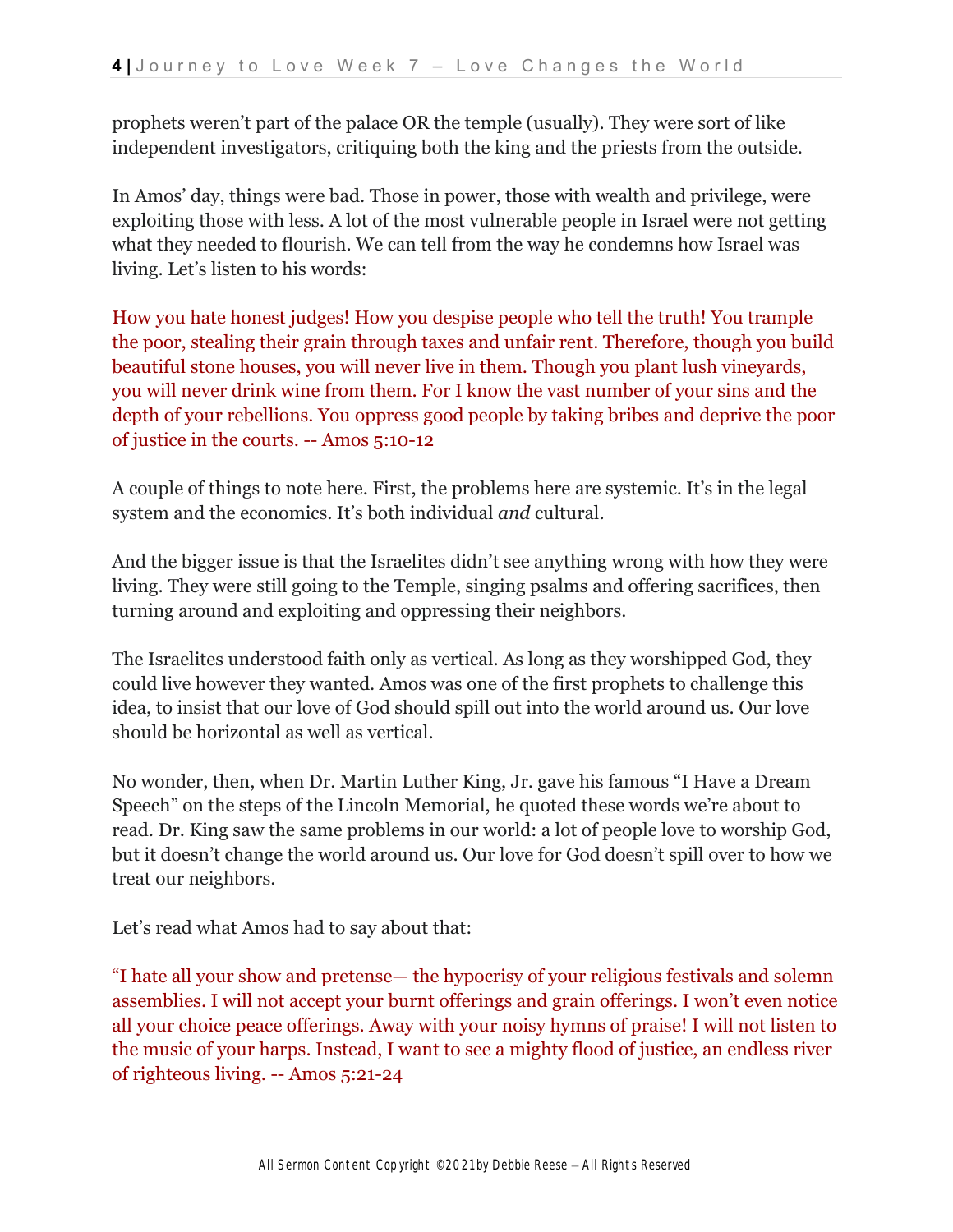Wow. Can you imagine God coming to us right now and saying, "Quit singing all those songs. You sound like a bunch of meowling cats. And enough with the sermons. Yap, yap, yap. Just a bunch of empty words. And your prayers? A joke. Give me a break.

Harsh, right?

Why would God say something like that?

Because Amos is making the strong point that unless our love is horizontal, it's not really vertical. We can't love GOd if we're not loving the people made in God's image.

Like Israel, we want to imagine faith is primarily a vertical, private thing. Just between me and Jesus. Maybe me, Jesus and my church.

But Amos insists faith has to be public or it's not faith. After all, justice is what love looks like in public, remember?

Some of us are really uncomfortable that love is public and not all private. We don't like it because we don't want to show it to other people and be vulnerable, we don't want to show justice to others for fear of what others might think. And, frankly, we've known too many Christians who have forced their beliefs on other people.

But for people who follow Jesus, love has to be public. We must be a justice people.

Turn with us to Mark 12.

This is the story where a lawyer asks Jesus what the Greatest Commandment is. His question is a way of saying, "Look, there are lots of laws. Is there one that is the most important, one that tells us how to interpret all the others?

Jesus draws on the tradition that goes back to Amos, insisting that love is what matters most - vertical and horizontal love. Worship and justice, two sides to every coin. Let's read. I'll be using the First Nations Version:

One of the scroll keepers overheard Creator Sets Free (Jesus) opposing the Upright Ones. When he heard the good answer he had given, he asked him, "Which instruction in our tribal law stands first?"

"The first and greatest instruction is this," Creator Sets Free (Jesus) answered. " 'Hear me, O tribes of Wrestles with Creator (Israel), there is only one Great Spirit and Maker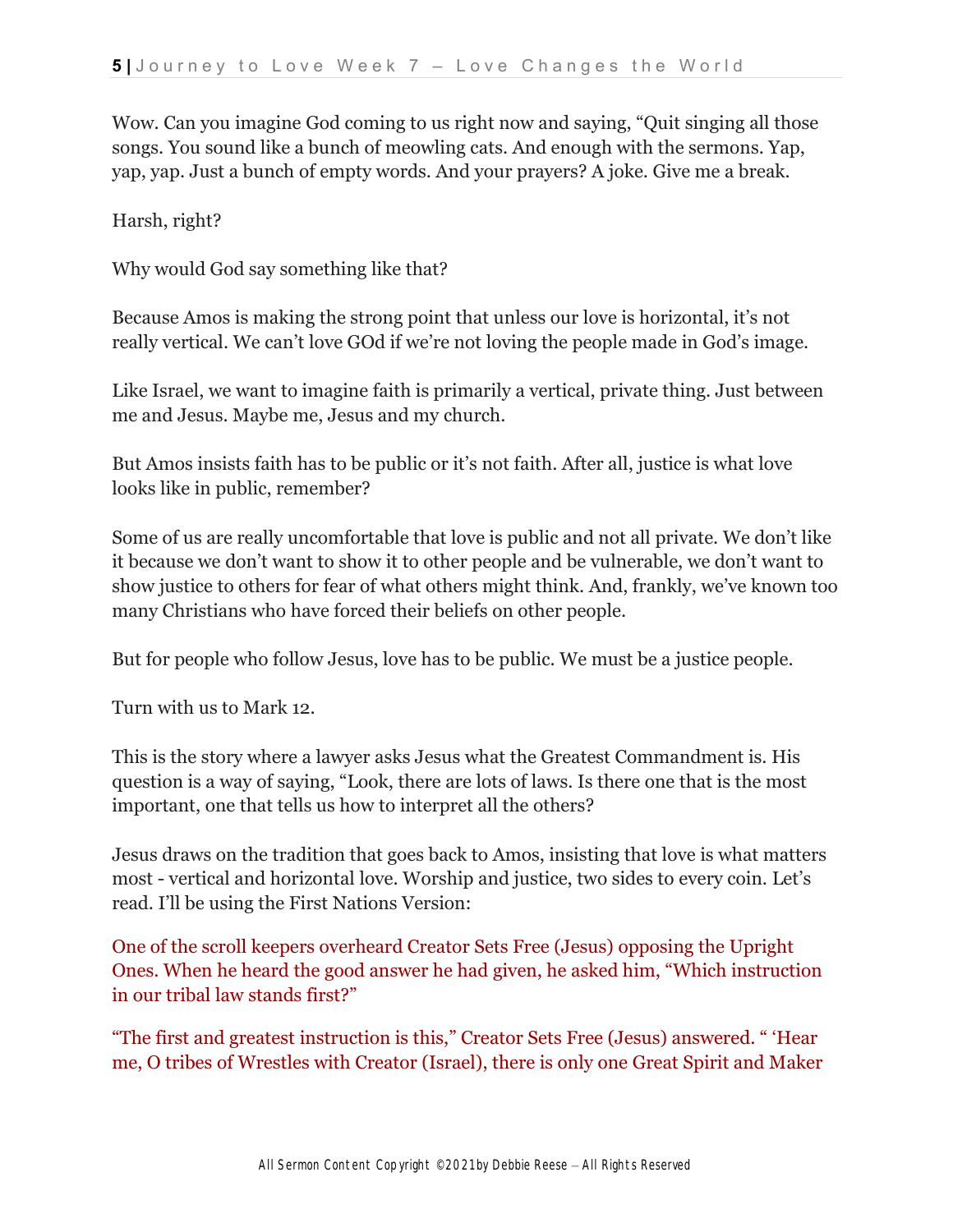of us all. You must love the Great Spirit with your whole being—with the strength of your arms, the thoughts of your mind, and the courage of your heart.'

"The second instruction is like the first," he added. "You must love your fellow human beings in the same way you love yourselves. There is no other instruction greater than these." -- Mark 12:28-31 (FNV)

You can't separate loving God from loving our neighbors. Worship and Justice go hand in hand. Love, if it's really love, changes the world.

Let me give you an example of what love looks like in public-it is a story from Matt and his daughter and her high school and we all know my view on dress code.

Read Matt's story- pages 129-132

My dress code is set up the way it is for a reason. Do the students like it? No. Do they understand it, no. Why did I share my pants with another student? I couldn't change it so I loved others. I made my love public, I showed others what love looks like.

I love my students and because I love my students I know that they will have to face more hardships than they know they are going to know they are going to go through. What do I do in order to make sure I prepare them for that and make the world more like the place I wish it was for them. Like I do for my son-I vote on issues that are in favor of my students, that looks like the world we are now living in and what the future holds.

Love is public. When we love we have to change the world for the sake of others that we love.

Talking about politics is hard for people and makes us uncomfortable. What really helped me was what Matt said in this chapter.

"Love wants to change the world, and the reason love is so focused on this revolutionary ideal is that when we are loving the people around us, we see ways in which the world is not what it could be for people we love. We want it to be better. More accessible. More just. More loving.

This doesn't mean you have to run for office if you love people. But it should mean that our political decisions-in whatever government we live under - should be informed by our love for other people. And think "government" in the broadest sense: the people who are in charge. There are politics and "governments" at our workplaces, our schools, our religious institutions , our clubs and sports teams and online hangouts." -- Matt Mikalatos, *Journey to Love*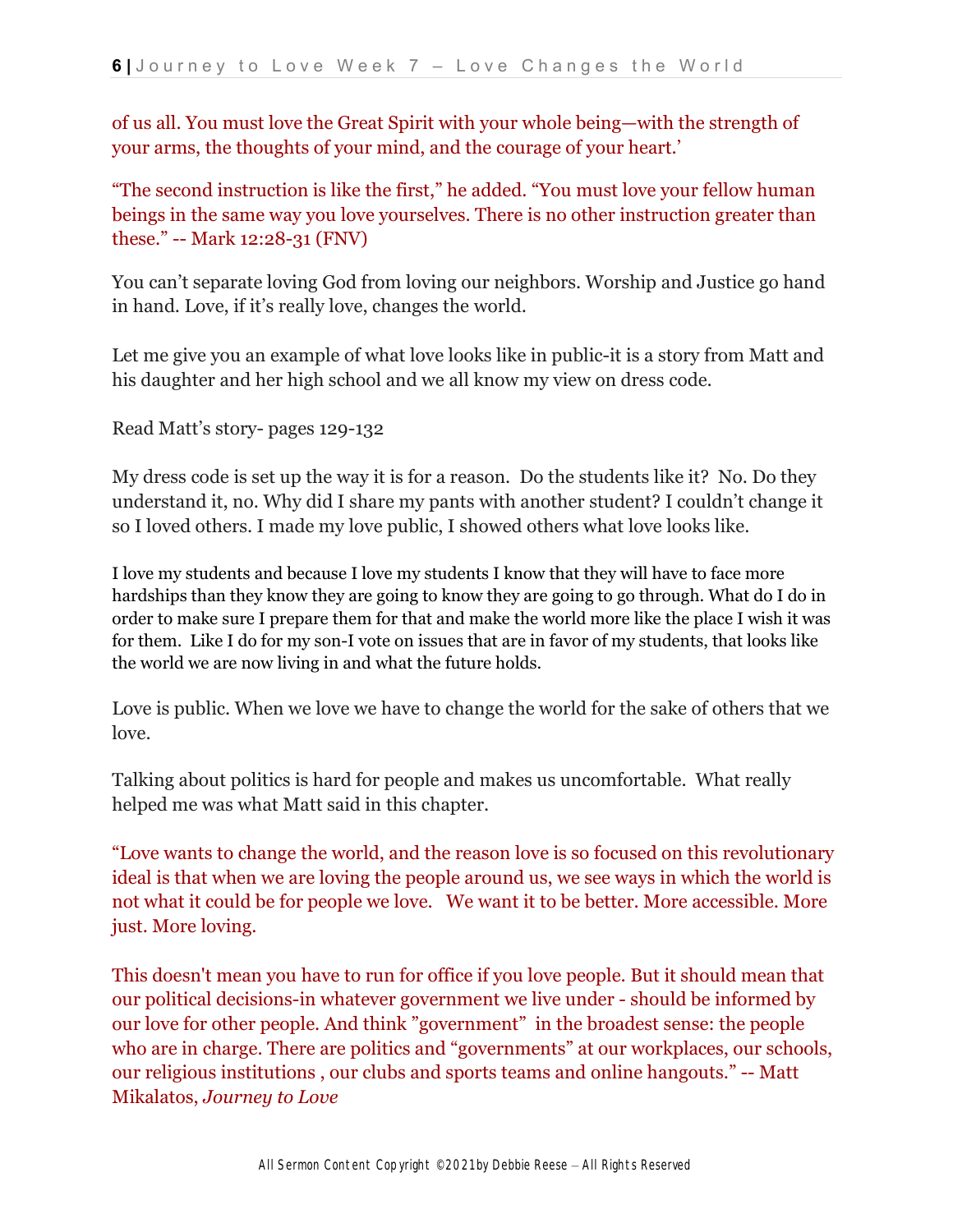Friends, I know we are afraid to talk about love in public. Justice is a thorny issue. Politics are a thorny issue. But here Jesus and Amos and all of God's prophets have given us a clear guide: Is my position, my policy, my behavior truly concerned with what's going to help my neighbor flourish?

This love might make you do crazy things - like trading your teacher pants for a high school kid's skirt. But it's this love that changes our world. We know because that's the love God showed us!

#### **Communion and Examen**

The communion table invites us into that public space where Jesus demonstrated his love for us. We don't serve a God who sits distant in Heaven and tells us to love each other. God became one of us and showed us up close and personal what love looks like in public. Jesus gave his own life up to transform us and to change our world.

So we too come to the communion table together so we can receive this tangible expression of Jesus' love for us.

Before we come to the table, I want to invite you into a time of prayer with me. I'm going to give you some questions to sit with, to reflect and pray with.

Then I'll pray for us all and we can receive communion together!

When in the last week has my love been vertical, oriented toward God?

When have I failed to show love to my neighbor?

How can I show love to my neighbor this week?

How can I show love for God this week?

Let's pray together:

God, you have gathered us today that we might remember that your love is powerful. Your love changes us, and changes our world. We confess that too often we forget that your love for us should spill over to the world around us. Too often we are like our spiritual parents, who worshiped you but did not love their neighbors. We have heard, from your prophet Amos and your own son, Jesus, that when we do not love those you made in your image, we do not love you.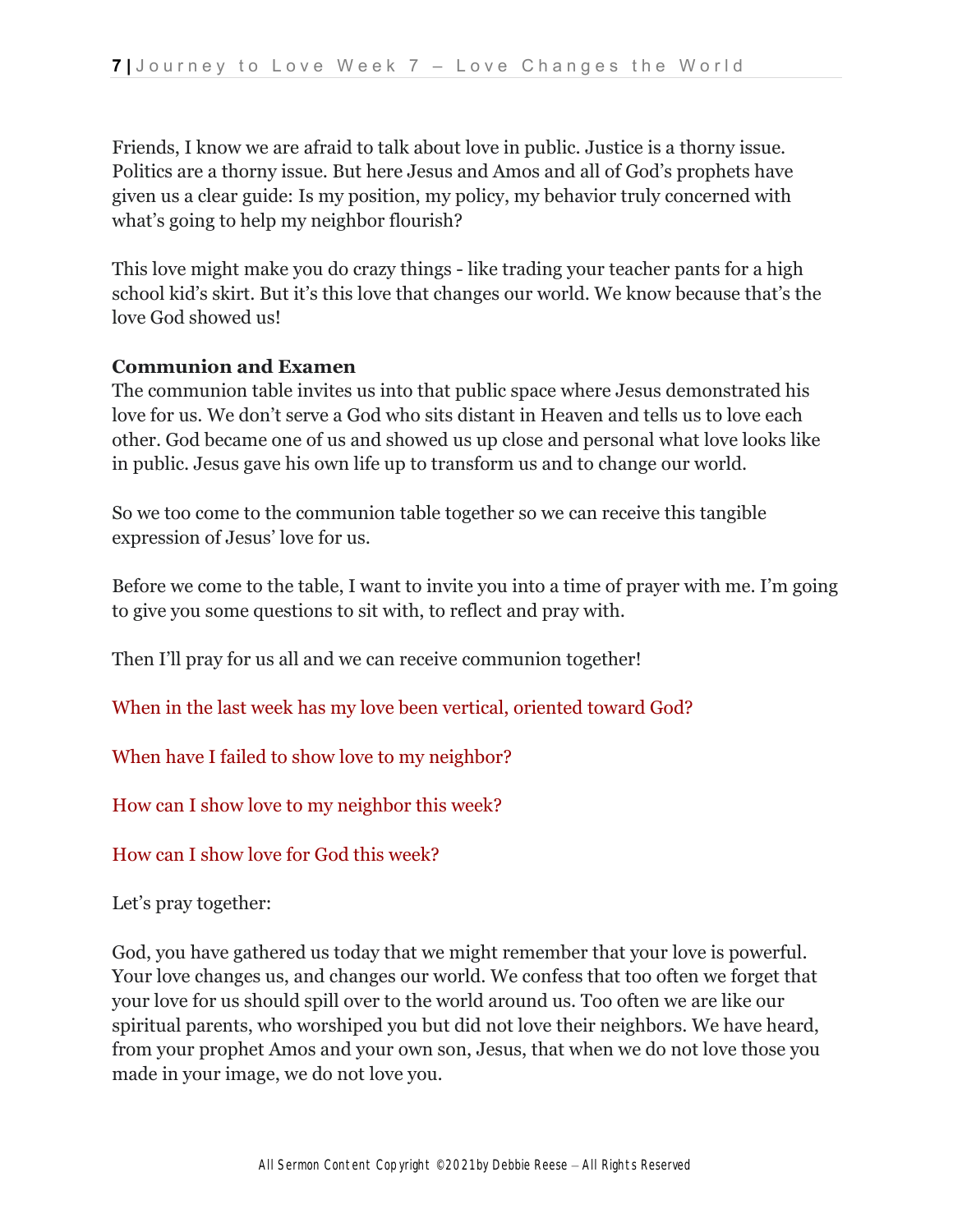We confess we have too often failed to love well. So we come to your table today and bring with us our failures, our fears and anxieties about loving our world well. We offer them to you and in exchange receive these elements. We pray they become a spiritual food for us, that in receiving them, we would know your love more fully. May that love spill over our lives and into all who meet us.

We offer these prayers and approach your table today in the name of your son, Jesus.

The night Jesus was betrayed, he shared a meal with his followers. During the meal, he broke bread and gave it to them, saying, "This is my body, broken for you."

When the meal was over, he gave them a cup of wine, saying, "This is my blood, poured out for the forgiveness of sin. Drink it all."

So now, we too eat and drink, and as we do, we remember Jesus' death until he returns.

# **Assignment and Closing**

Thank givers

Thank people serving

Then:

As a teacher you know I have to give homework and our friend Matt has given us a reflection and an exercise at the end of every chapter! I love Matt!!

The Exercise on page 142

Make a list of the people you love in life. How have they changed you for the better? For extra credit, send them a little note and tell them about it.

Small steps, one person, one act, one gesture at a time can change the world with love. "Love the transformed heart"

And for those of you that loved an extra credit assignment.

On page 135-Next time you see someone getting dragged on social media, the news, in your workplace, the internet, your neighbors or friend group, reach out to them and remind them they are a human being who is worthy of love.